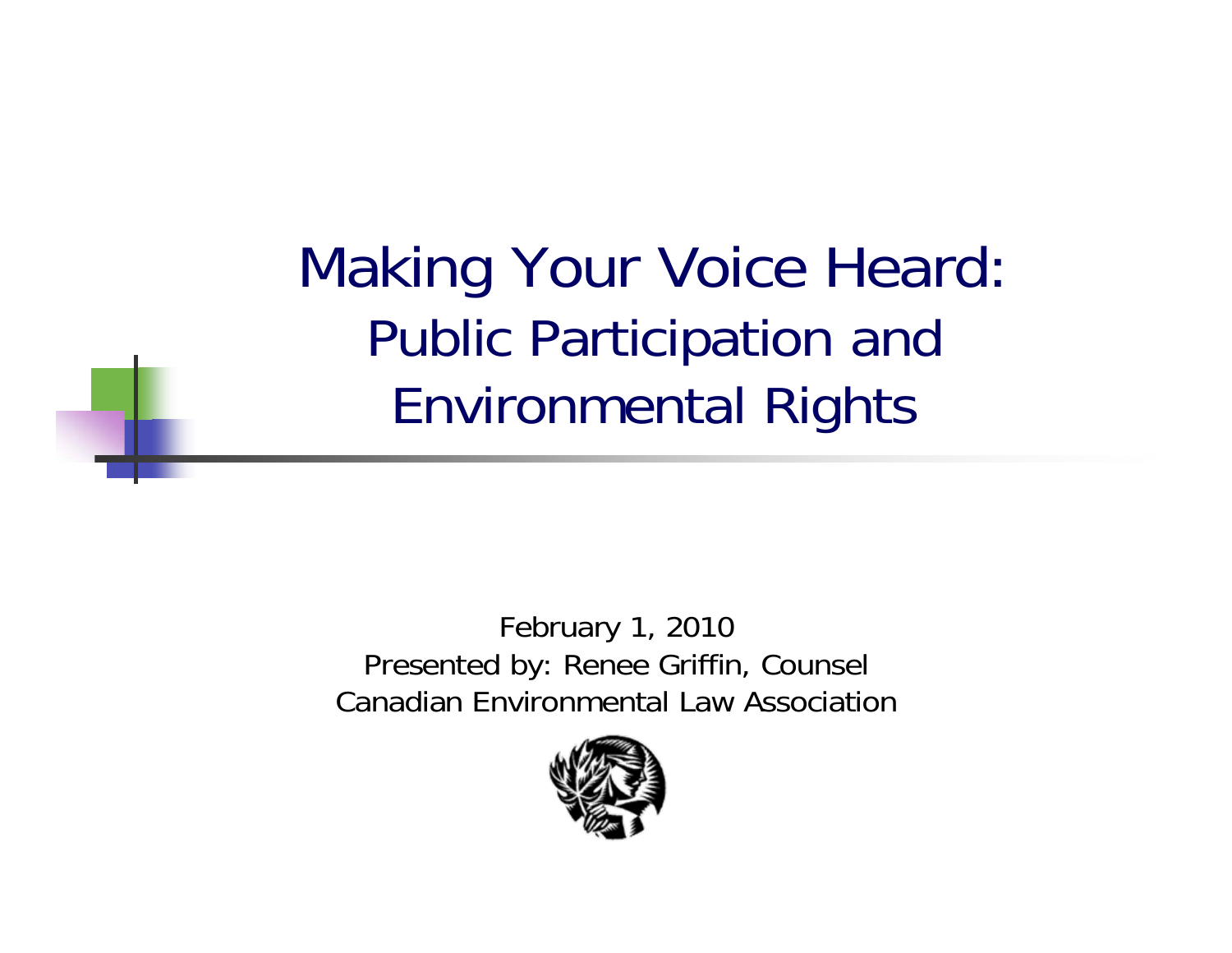### Introduction

### **This presentation will discuss:**

- The importance of public participation in environmental decision making; environmental equity
- **Ontario's Environmental Bill of Rights**
- **Proposed federal EBR**
- F Toronto's 'Right to know by-law'
- The threat of SLAPPs (Strategic Lawsuits Against Public Participation)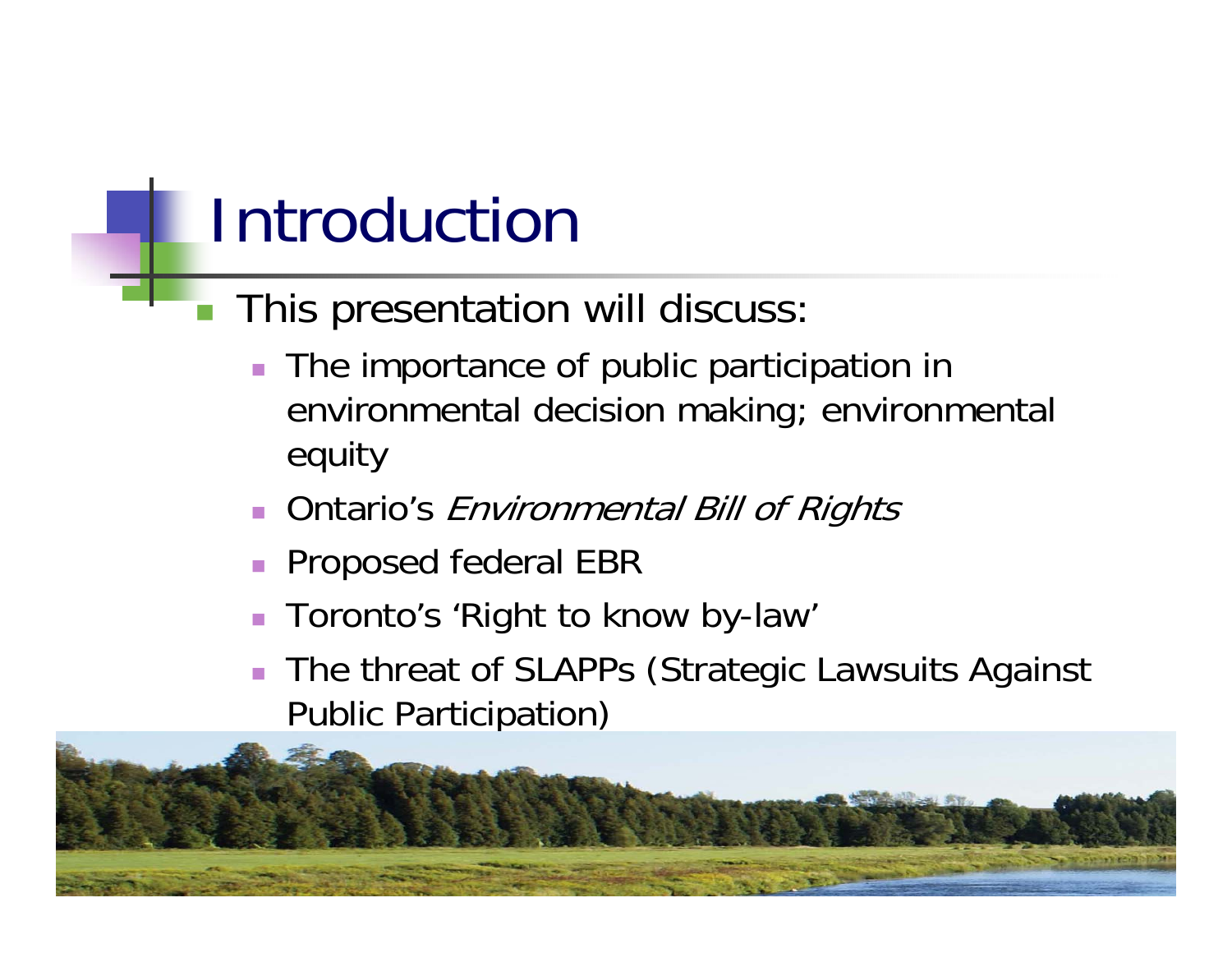Why is Public Participation in Environmental Decision Making Important?

- Г Public participation is now widely regarded as essential for ensuring that a broad spectrum of societal views and concerns are reflected in environmental decisions.
- **Public participation gives decisions a greater air of** legitimacy and tends to promote the acceptance of those decisions.
	- **This can lead to less litigation, fewer delays and** generally better implementation of decisions.
- **Public participation provides decision makers with** information of which they otherwise would have been unaware
	- Ex. Knowledge of local conditions, past environmental violations by the proponent, etc.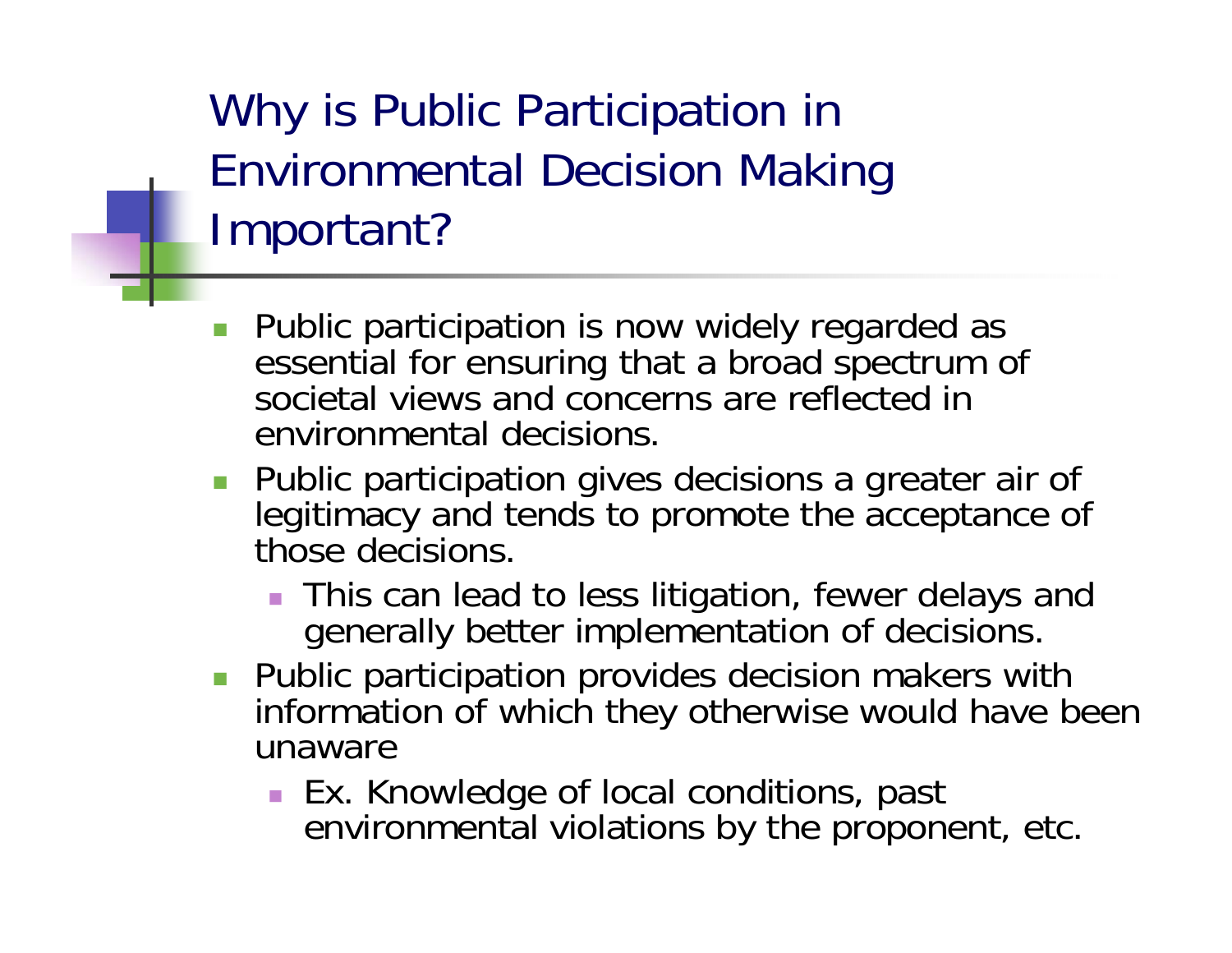Why is Public Participation in Environmental Decision Making Important?

- П The importance of public participation in environmental decision making has been recognized in both international and domestic law:
	- **International: Aarhus Convention, Agenda 21**
	- **Federal:** *Canadian Environmental Assessment Act***,** Canadian Environmental Protection Act, Pest Control Products Act
	- **Provincial**: *Environmental Assessment Act, Oak* Ridges Moraine Conservation Act, 2001, Lake Simcoe Protection Act, 2008, Places to Grow, 2005, Planning Act, Ontario Planning and Development Act, 1994, Environmental Bill of Rights (EBR)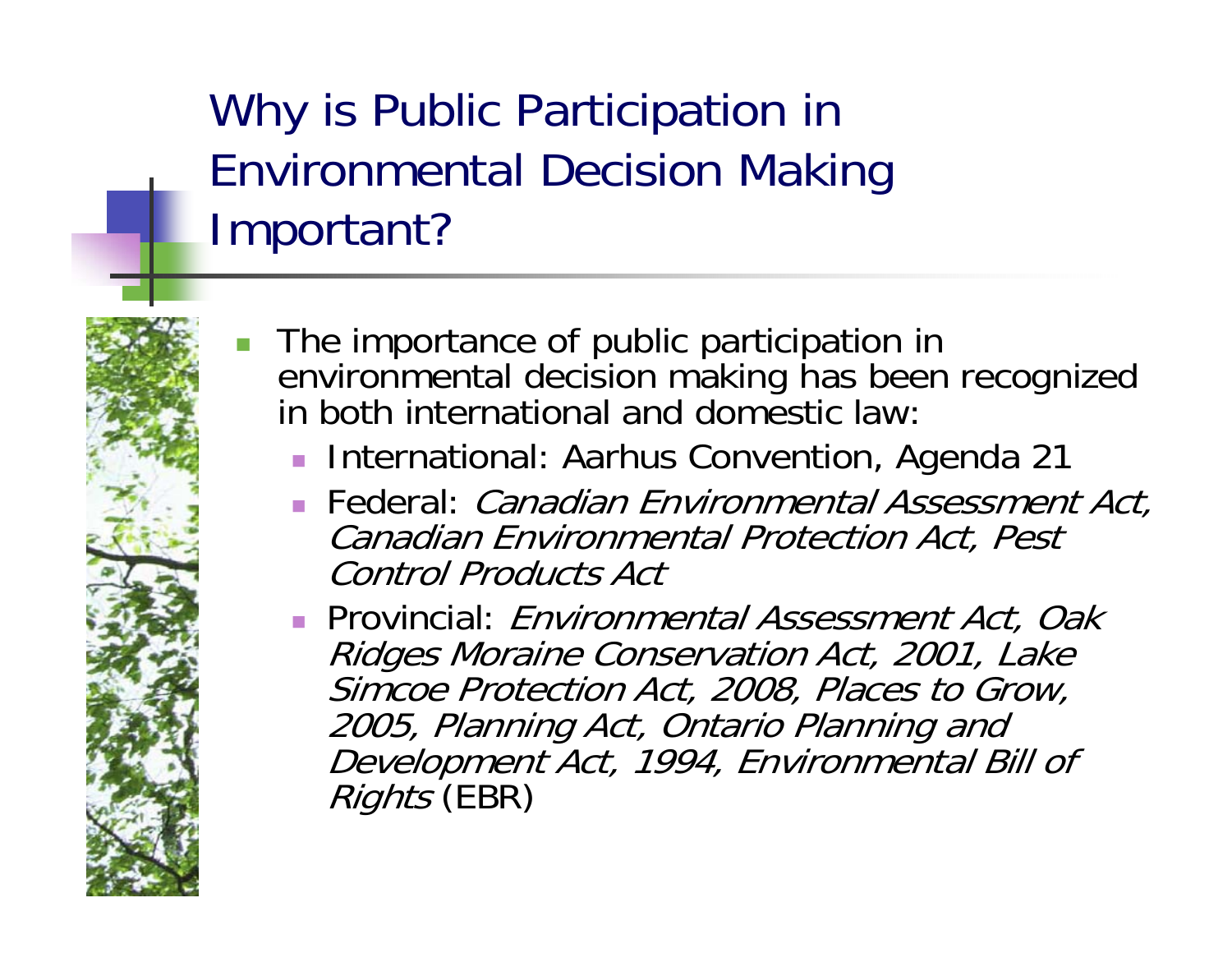## Environmental Equity & Environmental Justice

- What is 'environmental justice'?
	- Environmental justice links many social movements (anti-racism movements, Aboriginal rights and sovereignty movements, labour union movements, and environmental movement) and embodies a broad conception of the 'environment'
	- Hallmarks of environmental justice include access to information, early and meaningful public participation in environmental decision making, and access to courts and tribunals
	- $\blacksquare$  It is a broader goal that incorporates the more narrowly defined problem of environmental racism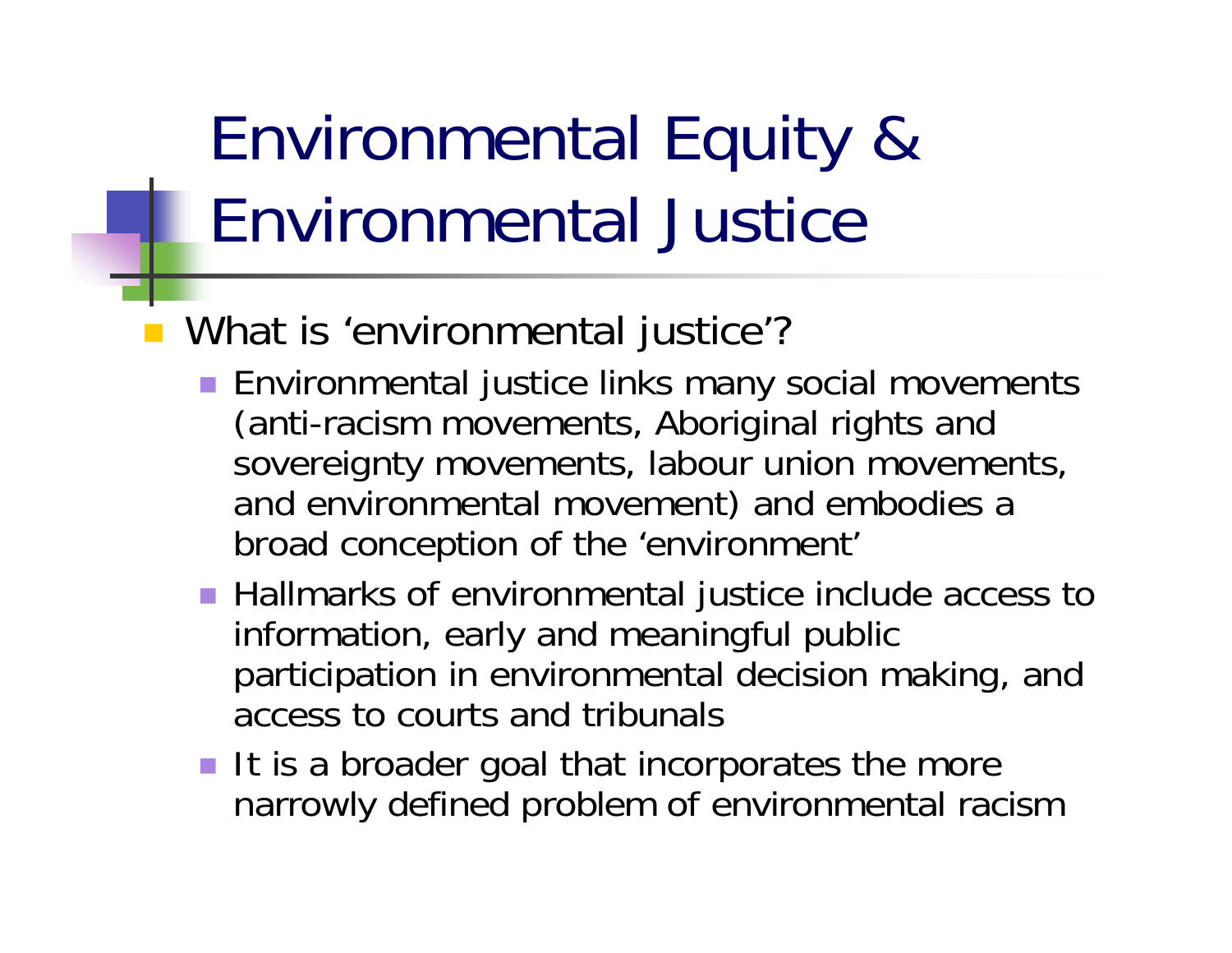### Environmental Inequities in Canada

- Environmental justice efforts in Canada have been somewhat piecemeal
- Canadian cities do not tend to have racial residential segregation in the same way as American cities
- $\mathbf{r}$  Colonialism, urbanization and the expansion of the natural resource economy have contributed to the disadvantage of specific populations
- There are low-income areas in Canadian cities comprised of one or more racial groups.
- Low-income areas are vulnerable in contrast to more affluent areas where residents are able to participate in decision-making and mobilize to protect their own interests. Even when they participate, they are less likely to have their concerns heard.

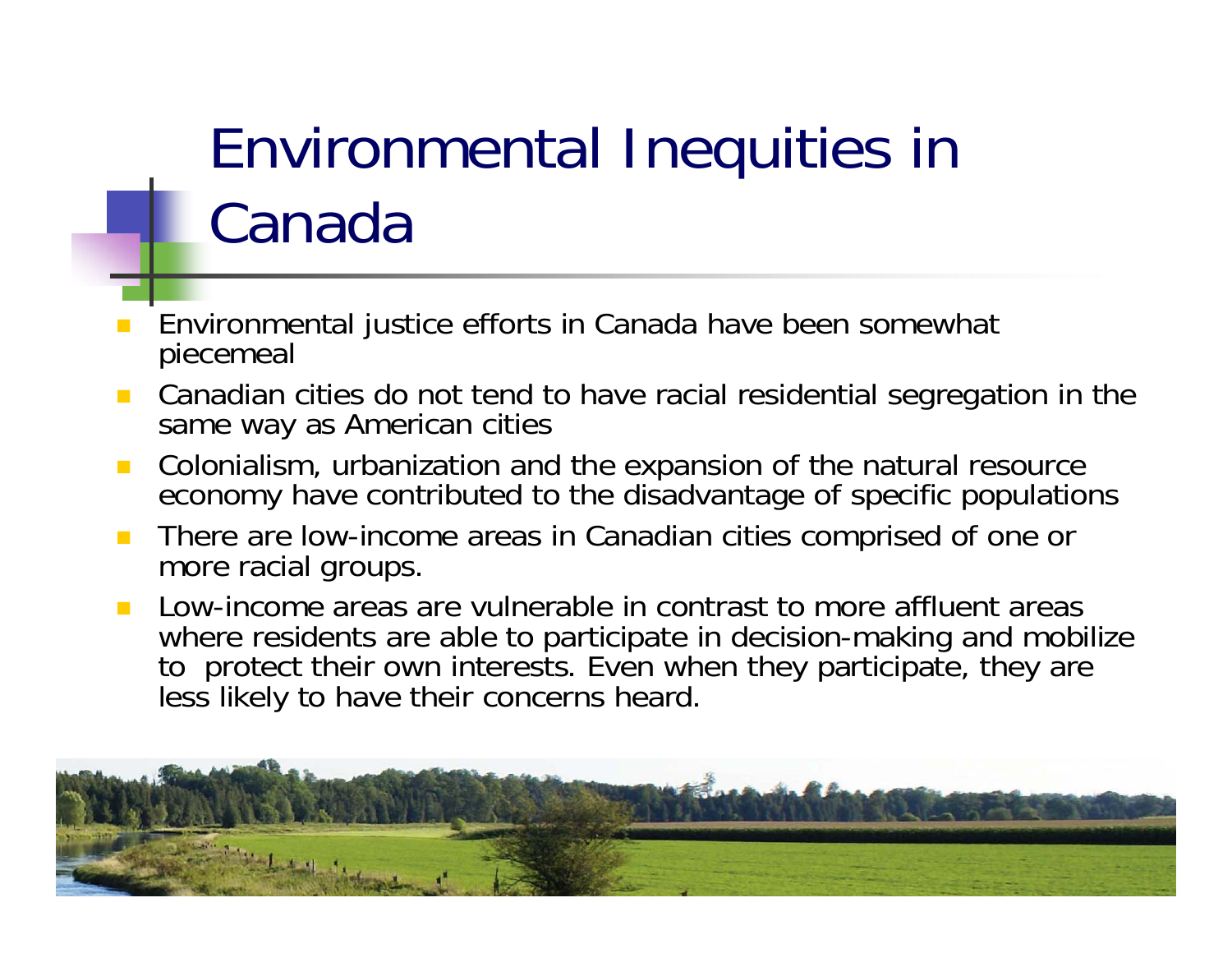### Environmental Inequities in Canada

- **As a result of resource development, small towns across** Ontario are left with environmental health legacies
- **Aboriginal communities were often pushed to** "undesirable" land as a result of colonization. Now these communities are left with a myriad of toxic legacies.
- **Urban planning has developed to benefit middle to upper** classes, allowing some areas of cities to deteriorate. Often, these areas are home to low income and immigrant families.
- **Lack of recognition of the special needs of biological** vulnerable populations contributes to environmental injustice.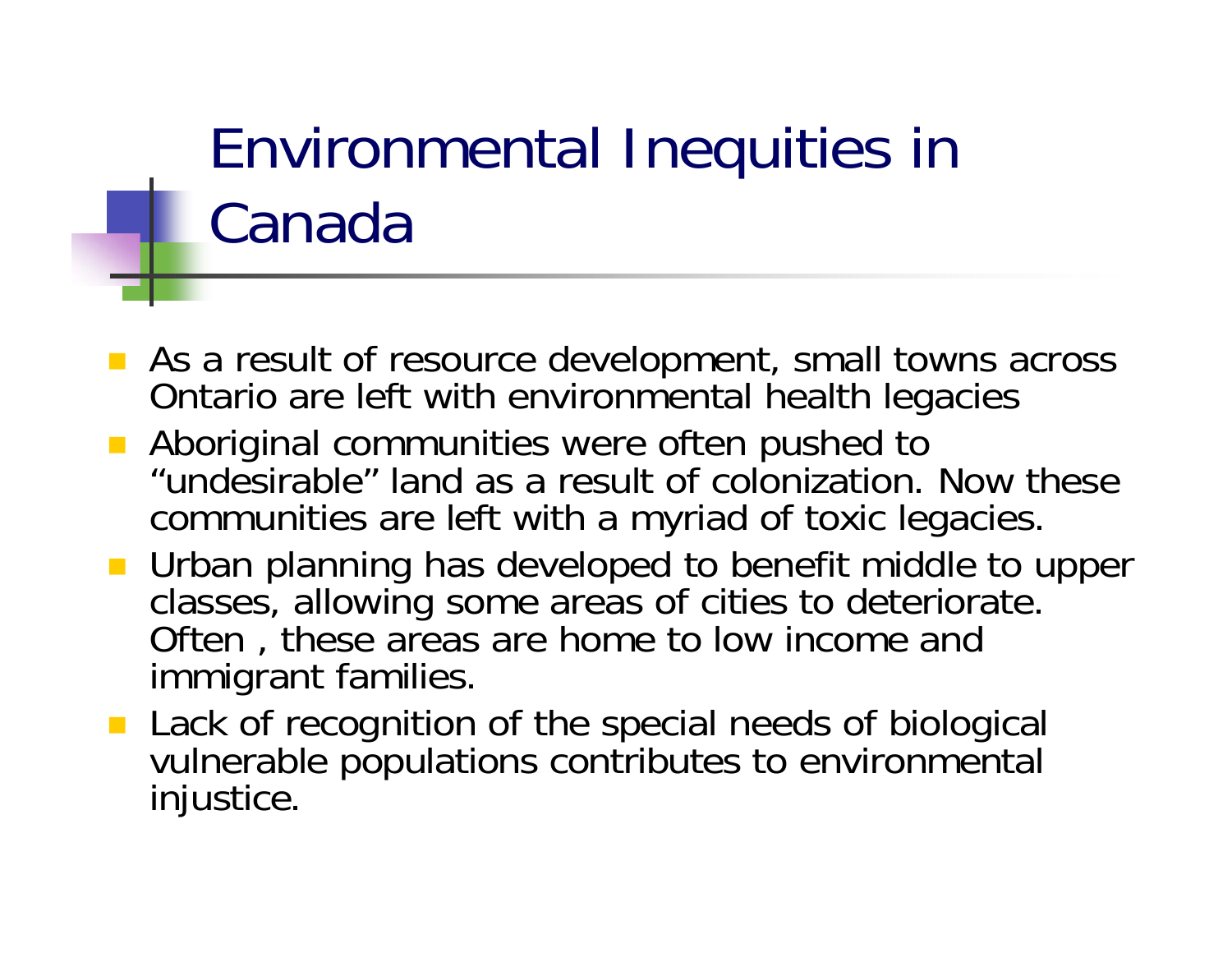### Environmental Equity: Why It Matters

- П Socio-economic status influences the conditions of childhood, and the availability and quality of education, food, housing, employment, working conditions, and health and social services
- **Poverty (esp. malnutrition)** can contribute to greater susceptibility to harmful effects of exposures

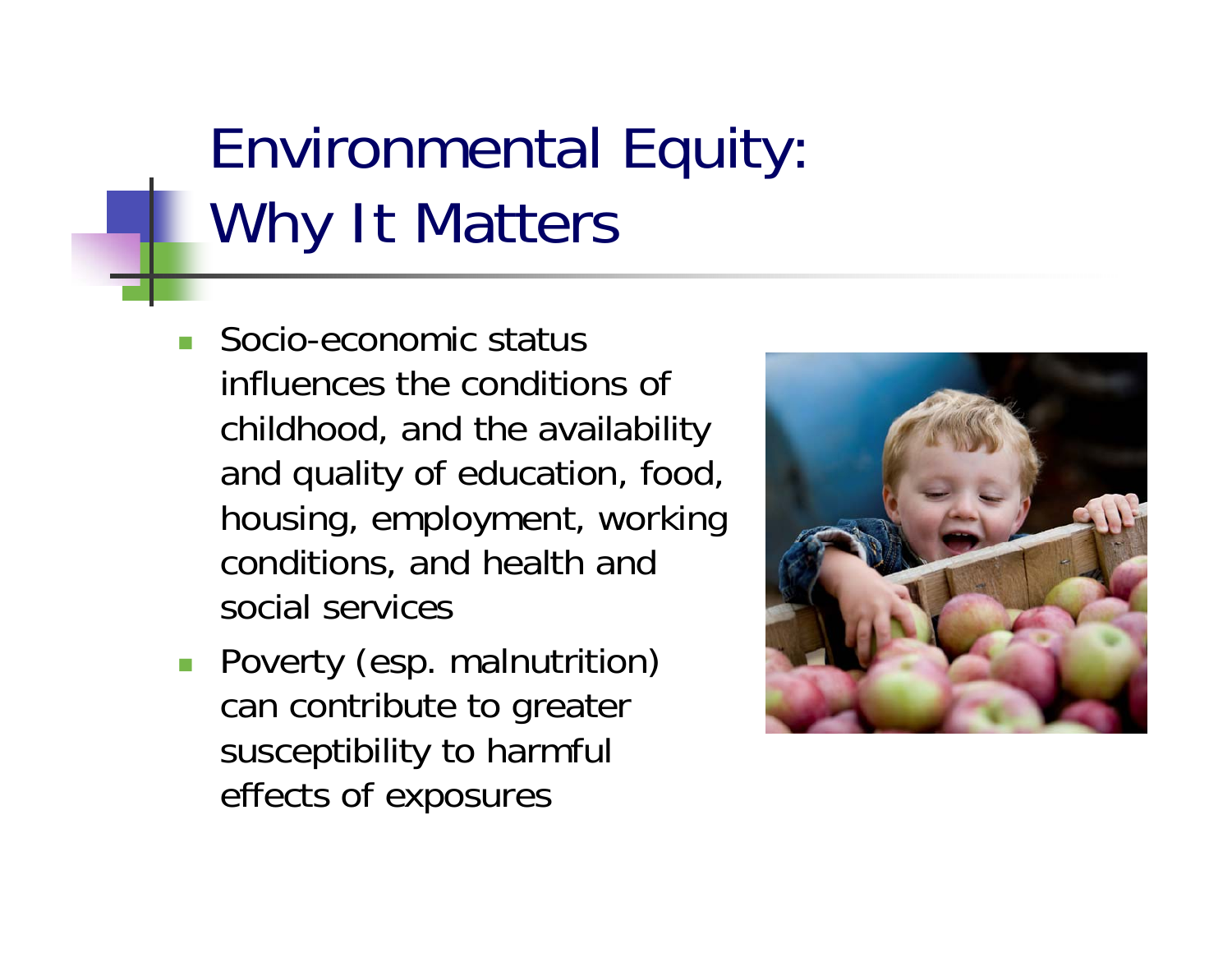## The Environmental Bill of Rights (EBR)

### What is the EBR?

- $\mathcal{L}_{\mathcal{A}}$  A provincial law that recognizes protection of the natural environment as one of its primary purposes. It also provides mechanisms for you to participate in environmental decision making in your community.
- What does the EBR apply to?
	- $\mathbf{r}$ **The EBR applies to environmentally significant decisions and** proposals made by prescribed Ontario Ministries and under prescribed Acts.
- **Number 1** What does the EBR mean for Ontarians?
	- $\mathcal{L}_{\mathcal{A}}$  They can participate in government decisions about the environment and hold the government accountable for those decisions

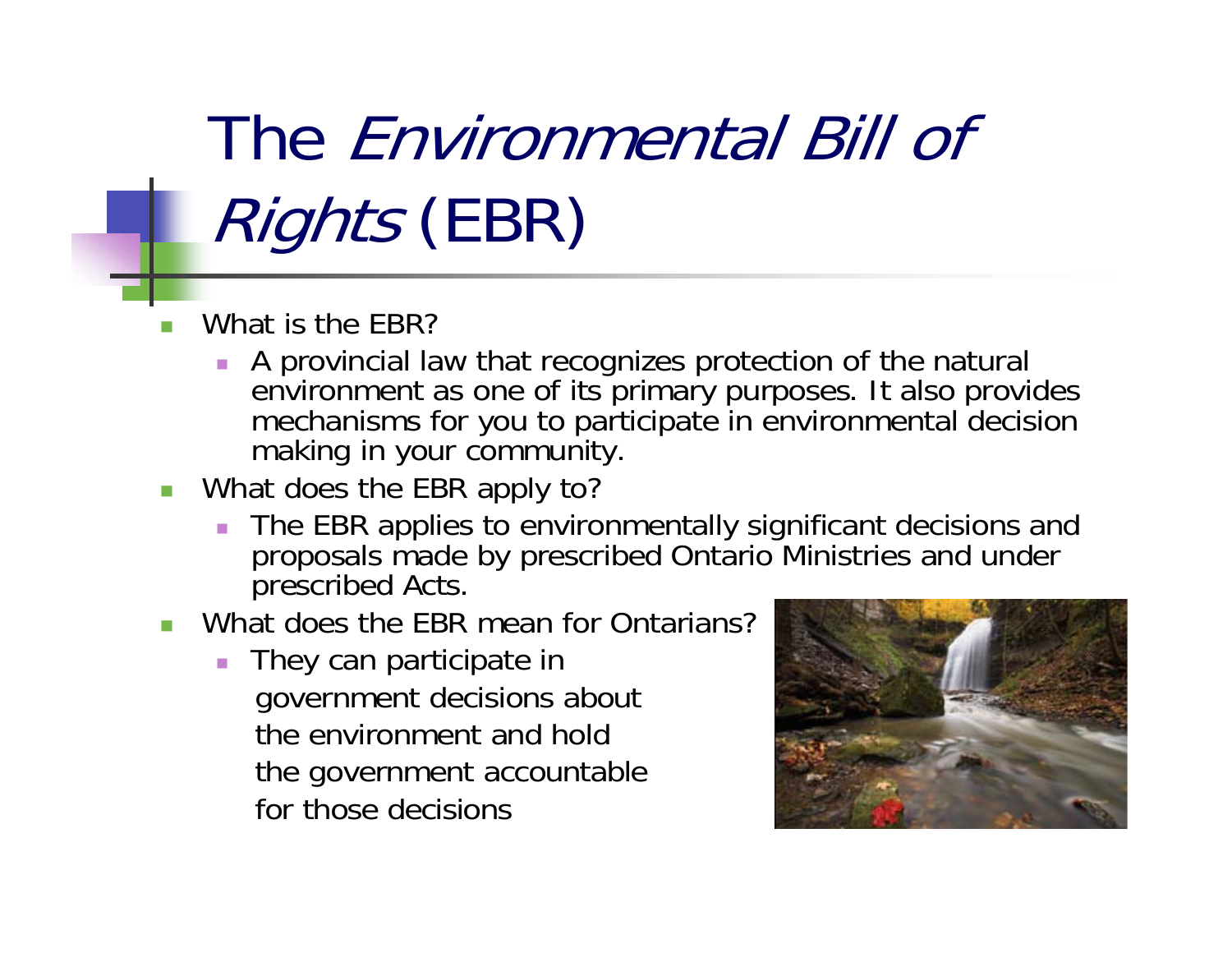### EBR: Public Participation Tools

### **Environmental Registry**

- It can be accessed on line and is meant to provide notice to the public of environmentally significant decisions and to provide comment opportunities in relation to new statutes, regulations, policies and instruments. [\(www.ebr.gov.on.ca/](http://www.ebr.gov.on.ca/))
- Generally, the Minister must give 30 days notice before the proposal is implemented. During this time, the public can submit comments.

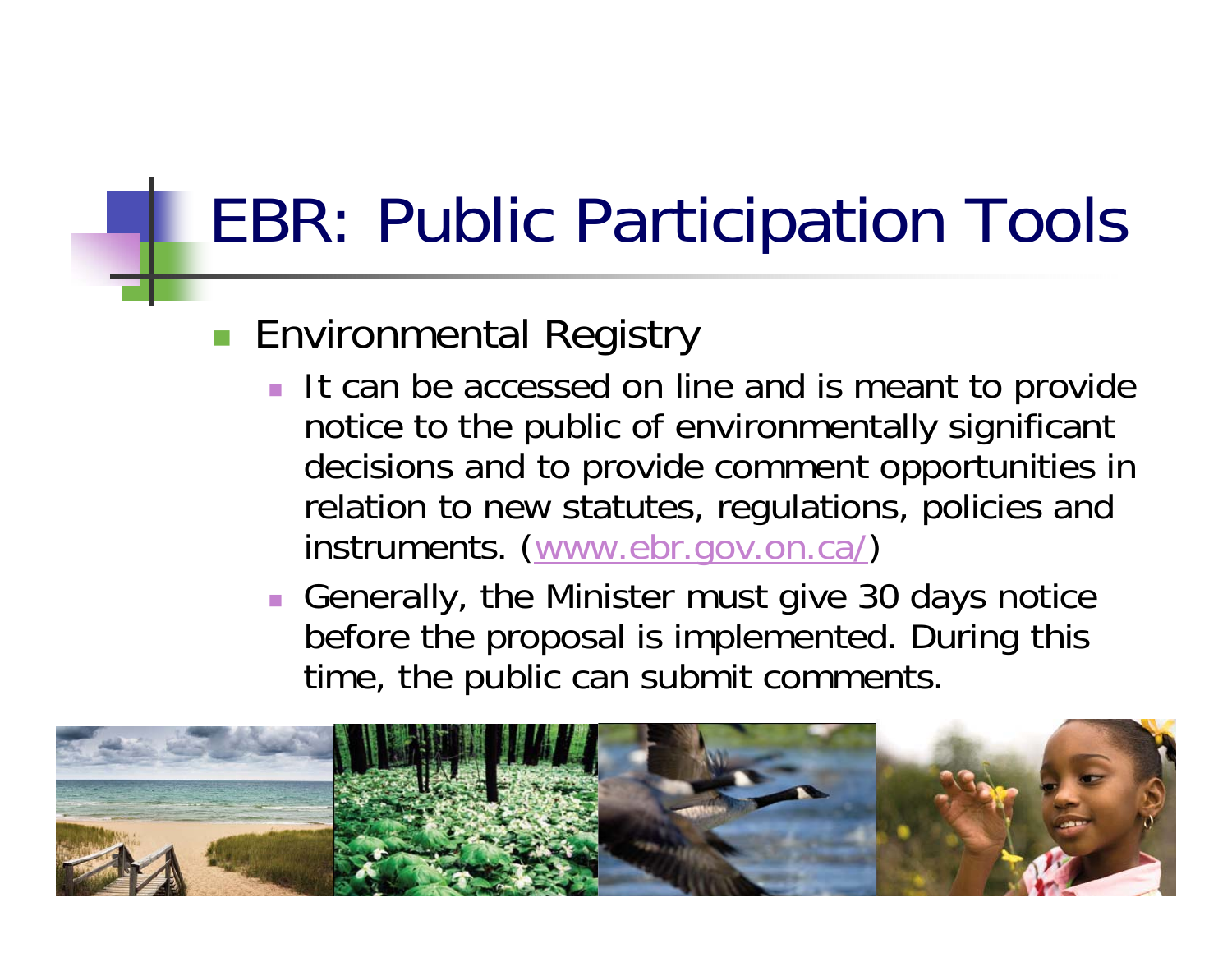## How the EBR Works: **Instruments**

- The EBR requires that government give<br>notice to the public (via the EBR registry) of requests by industry for issuance of approvals, permits, or licenses.
- The public has a right to comment on these proposals before they may be approved.
- **If approved, the public may apply for leave to** appeal some of these decisions and if leave is granted a hearing is held.

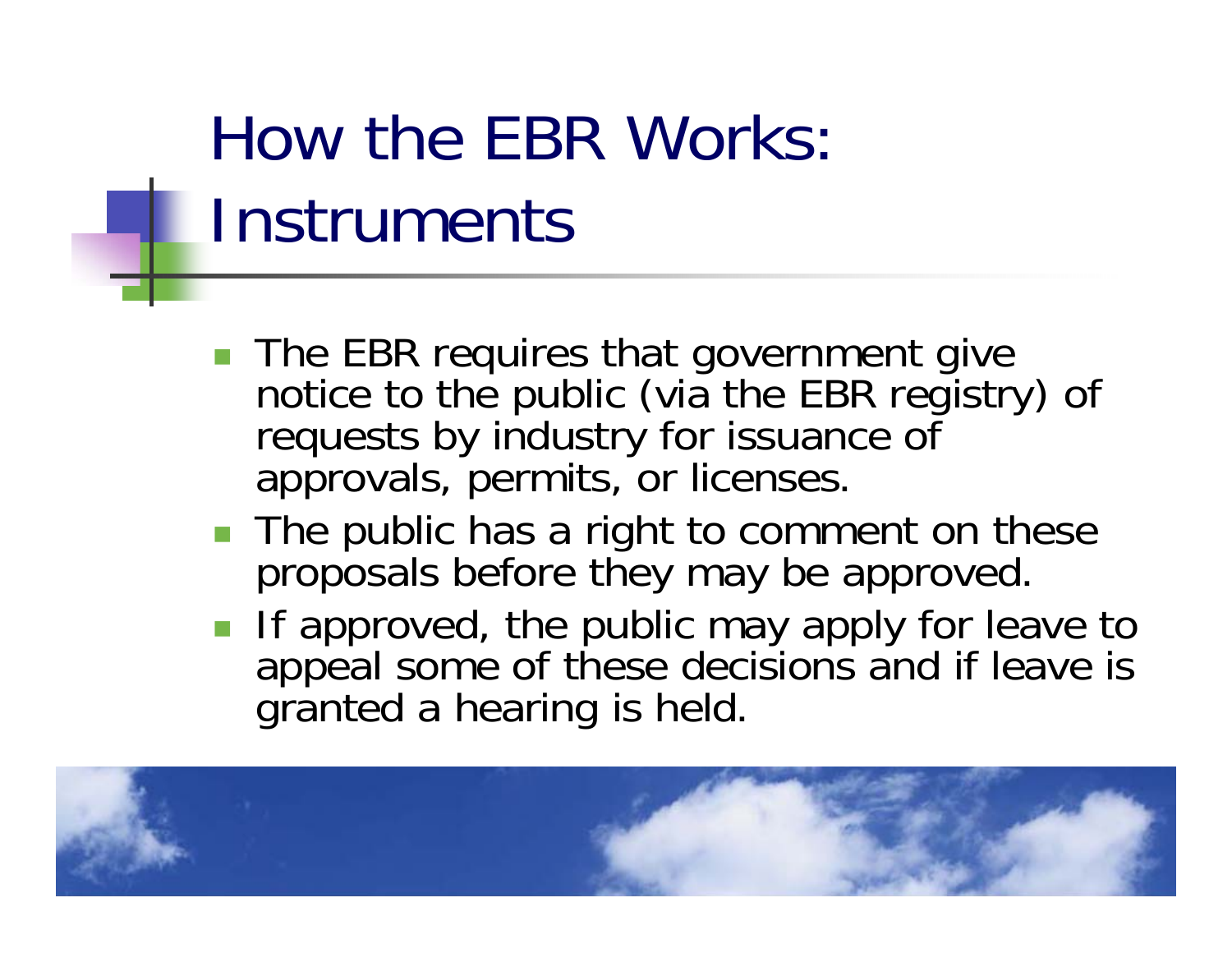



| FAQs | Links | Contact Us | Home

**Government of Ontario** Français **Site Map** 

About the Registry Search How do I ...? MyEBR Advanced Search | Basic Search | Court Action |

### Your search resulted in 2 page(s), 18 notice(s), you may refine your search.

| Save Criteria |                                                                           |                                                                      |                                                                                                                                                   |                            |                       |  |  |  |  |  |  |
|---------------|---------------------------------------------------------------------------|----------------------------------------------------------------------|---------------------------------------------------------------------------------------------------------------------------------------------------|----------------------------|-----------------------|--|--|--|--|--|--|
|               |                                                                           | Add EBR Registry Number Ministry Reference Number Title or Proponent |                                                                                                                                                   | <b>Type</b>                | <b>Published Date</b> |  |  |  |  |  |  |
|               | 011-1197                                                                  | 1043-88VK5C                                                          | <b>BASE Canada Inc.</b><br>(EPA s. 9) - Approval for discharge into the natural environment<br>other than water (i.e. Air)                        | <b>Instrument Proposal</b> | September 17, 2010    |  |  |  |  |  |  |
|               | 011-0916                                                                  | 4677-882KYZ                                                          | AS Canada, ULC<br>(EPA s. 9) - Approval for discharge into the natural environment<br>other than water (i.e. Air)                                 | Instrument Proposal        | August 13, 2010       |  |  |  |  |  |  |
|               | 011-0865                                                                  | 8537-87ZJ55                                                          | Sensient Flavors Canada Inc.<br>(EPA s. 9) - Approval for discharge into the natural environment<br>other than water (i.e. Air)                   | <b>Instrument Proposal</b> | August 09, 2010       |  |  |  |  |  |  |
|               | 010-9114                                                                  | 1354-7Z2NKY                                                          | FCM Recycling Inc.<br>(EPA s. 27) - Approval for a waste disposal site.                                                                           | <b>Instrument Decision</b> | August 03, 2010       |  |  |  |  |  |  |
|               | 010-9268                                                                  | 2536-82QTJ5                                                          | Xactics (2001) International Inc.<br>(EPA s. 9) - Approval for discharge into the natural environment<br>other than water (i.e. Air)              | <b>Instrument Decision</b> | July 08, 2010         |  |  |  |  |  |  |
|               | 011-0508                                                                  | 9270-86RNF9                                                          | Advantech Advanced Microwave Technologies Inc.<br>(EPA s. 9) - Approval for discharge into the natural environment<br>other than water (i.e. Air) | <b>Instrument Proposal</b> | July 05, 2010         |  |  |  |  |  |  |
|               | 011-0479                                                                  | 5924-85UPOR                                                          | Ray Bolger Steel Fabrication Limited<br>(EPA s. 9) - Approval for discharge into the natural environment<br>other than water (i.e. Air)           | <b>Instrument Proposal</b> | July 02, 2010         |  |  |  |  |  |  |
|               | 011-0103                                                                  | 1350-84QSB2                                                          | Canlyte Inc.<br>(EPA s. 9) - Approval for discharge into the natural environment<br>other than water (i.e. Air)                                   | <b>Instrument Proposal</b> | May 25, 2010          |  |  |  |  |  |  |
|               | 010-6999                                                                  | 7192-7T4NQ2                                                          | Brenntag Canada Inc.<br>(EPA s. 9) - Approval for discharge into the natural environment<br>other than water (i.e. Air)                           | <b>Instrument Decision</b> | May 18, 2010          |  |  |  |  |  |  |
|               | 010-7332                                                                  | 9436-7TZJFV                                                          | Matrix Coatinos Inc.<br>(EPA s. 9) - Approval for discharge into the natural environment<br>other than water (i.e. Air)                           | <b>Instrument Decision</b> | April 28, 2010        |  |  |  |  |  |  |
|               | 12                                                                        |                                                                      |                                                                                                                                                   |                            |                       |  |  |  |  |  |  |
|               | And all continuous and constitutions that in AA is AA function to the an- |                                                                      |                                                                                                                                                   |                            |                       |  |  |  |  |  |  |

### Add selected notices into My Watch List

### Please select notices and click on add button for each individual page of results.

| Search Criteria & Filters    |                                                                              |  |  |  |  |  |
|------------------------------|------------------------------------------------------------------------------|--|--|--|--|--|
| Geographic Location Filters: | Location Name: cornwall                                                      |  |  |  |  |  |
| Published Date               | In the Last Year                                                             |  |  |  |  |  |
| Sort Results:                | Records per Page: 10<br>Sort by: Most recent Publish Date<br>Sort Descending |  |  |  |  |  |

The materials on this web site are protected by Crown copyright. You may copy and re-distribute any of the Environmental Bill of Rights information on this web site provided that the contents remain unchanged and the source of the contents is clearly referenced. You are not permitted to alter or add to the contents.

ONTARIO HOME | CONTACTS | HELP | SITEMAP | FRANÇAIS



**PRIVACY | IMPORTANT NOTICES** 

Copyright information: @ Queen's Printer for Ontario, 1994-2010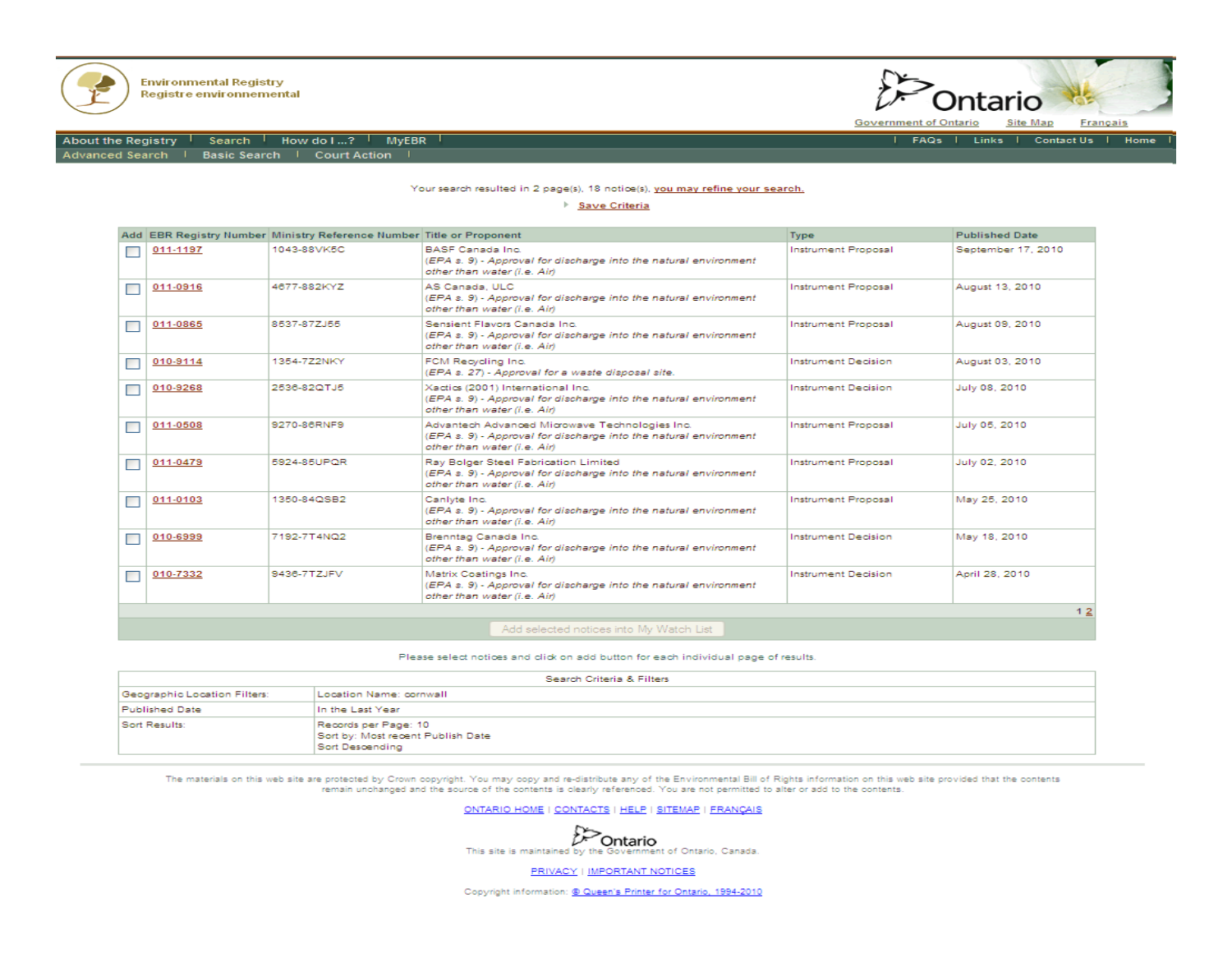

**About the Registry** 

501 Wallrich avenue

Cornwall Ontario

Canada K6J 2B5

Advanced Search |

Instrument Proposal Notice:

Proponent: BASF Canada Inc.

Search

How do I ...? MyEBR

Instrument Type: Approval for discharge into the natural environment other than water (i.e. Air) - EPA s. 9

Basic Search | Court Action |

|                              |                                  | Ontario |  |          |          |  |
|------------------------------|----------------------------------|---------|--|----------|----------|--|
| <b>Government of Ontario</b> |                                  |         |  | Site Map | Français |  |
|                              | FAQs   Links   Contact Us   Home |         |  |          |          |  |

EBR Registry Number: 011-1197 Ministry Reference Number: 1043-88VK5C Ministry: Ministry of the Environment Date Proposal loaded to the Registry: September 17, 2010

### Keyword(s): Air

The comment period for this proposal is now over.

### Description of Instrument:

This proposal is for the renewal of Basic Comprehensive Certificate of Approval (Air) No.2592-6PXK62 which is a single Certificate of Approval that replaces the existing Certificate(s) of Approval (Air), and includes the addition of new or historically unapproved sources for all emissions from BASF Canada Inc. located in Cornwall, Ontario. This facility processes and blends various chemicals for industrial and commercial uses.

This application is for all sources of emissions from the facility which includes process emissions, laboratory fumehoods, storage tanks, sumps, lagoons, cyclones, truck loading, furnaces, cooling towers, emergency generator, and boilers.

Contaminant emissions to the atmosphere include volatile organic compounds such as 1-hexanol, 1-octanol, and methylene diphenylene diisocyanate, particulate matter, and products of combustion such as nitrogen oxides.

The Basic Comprehensive Certificate of Approval (Air) requires that the company demonstrate compliance on an ongoing basis with Ontario Regulation 419/05, applicable Ministry Guidelines for Air and Noise and other performance requirements as specified in their conditions. It permits modifications such as process changes, de-bottlenecking or addition of new equipment subject to limits on operational flexibility that include a production limit for the facility to be specified on the Basic Comprehensive Certificate of Approval (Air). The limited operational flexibility conditions have a five year expiry date. The company will be required to make application for amendment at that time to renew these conditions. Of specific sublic interest, and condition that will be included on the Regis Comprehensive Certificate of Approval (Air) will require

### Contact:

Application Processor Client Services Section Ministry of the Environment Operations Division Environmental Assessment and Approvals Branch 2 St. Clair Avenue West Floor 12A Toronto Ontario M4V 1L5 Phone: (416) 314-8001 Fax: (416) 314-8452

### Location(s) Related to this Instrument:

501 Wallrich Avenue

Cornwall, United Counties of Stormont, Dundas and **LAND AND**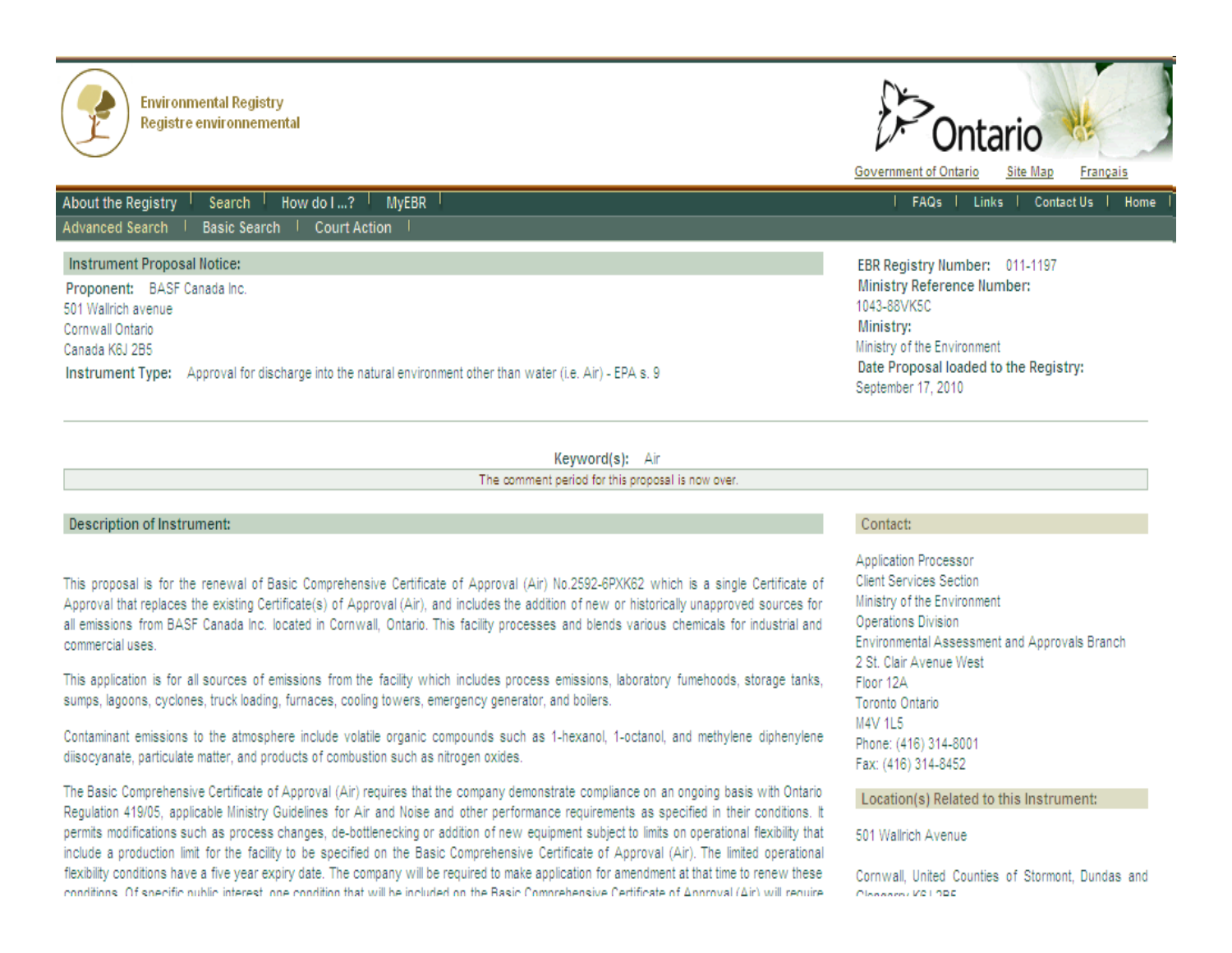### How the EBR works (cont.)

- $\overline{\phantom{a}}$ **The EBR also recognizes the right of the public to request** a **review** of an existing approval, permit, or license held by a company
- **The EBR further recognizes a right in the public to ask** government to **investigate** alleged violations of environmental laws by industry
- **If not satisfied with the government response the public** can **sue** a polluter for causing environmental harm to a public resource
- If the harm is caused by a public nuisance, you can sue for damages (monetary compensation) in certain circumstances

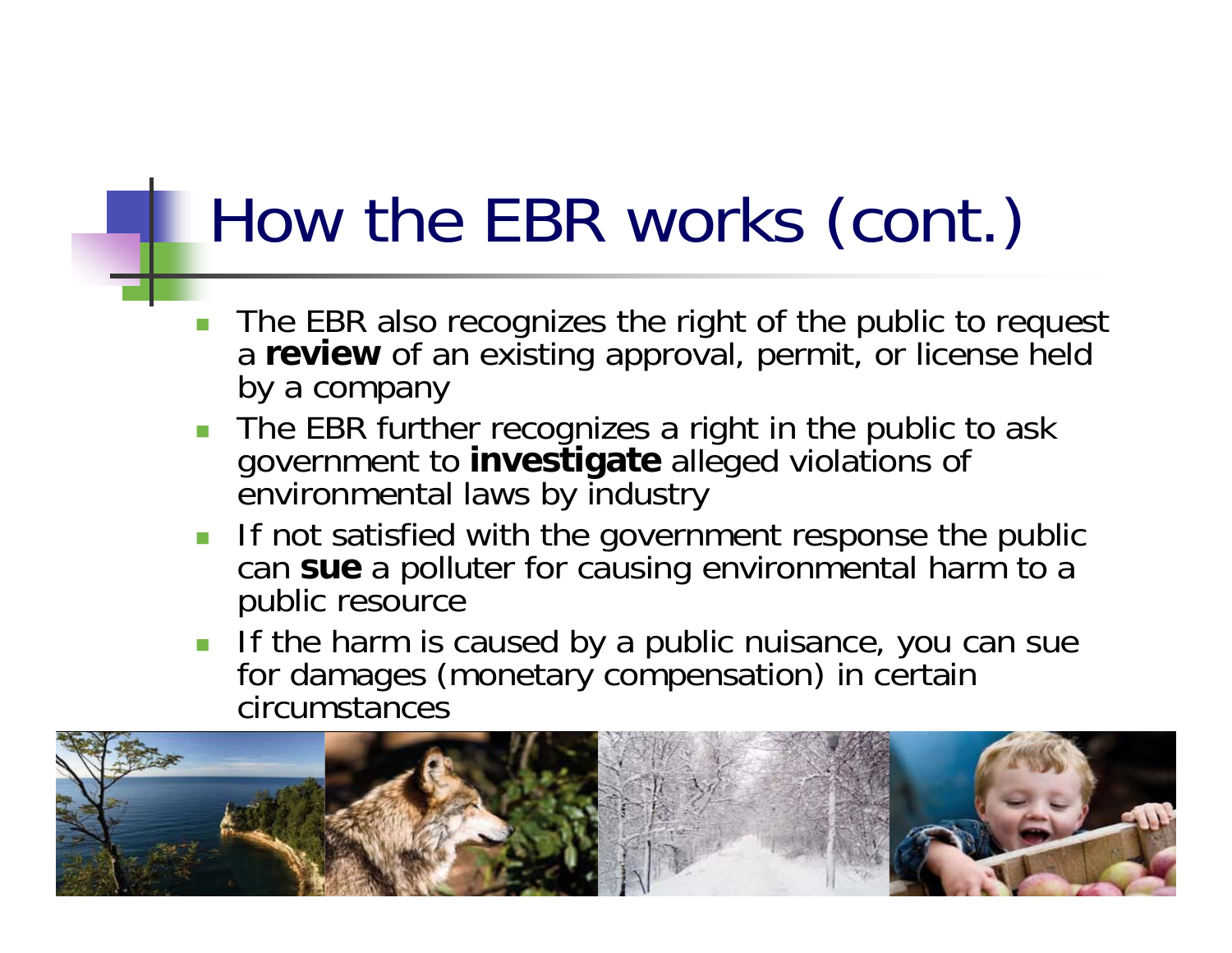### Some criticism of the EBR

- **Problems with Environmental Registry** 
	- $\mathcal{L}_{\mathcal{A}}$  Minimum comment periods are too short or are absent
	- **Lack of supporting documentation**
	- **Significant delays**
- **Leave test and funding for third party appeals** 
	- **Short time (15 days) to serve and file leave to** appeal application
	- **Stringent leave test**
	- **Lack of available intervenor funding**
- **Ninistries' refusal on applications for review** and investigation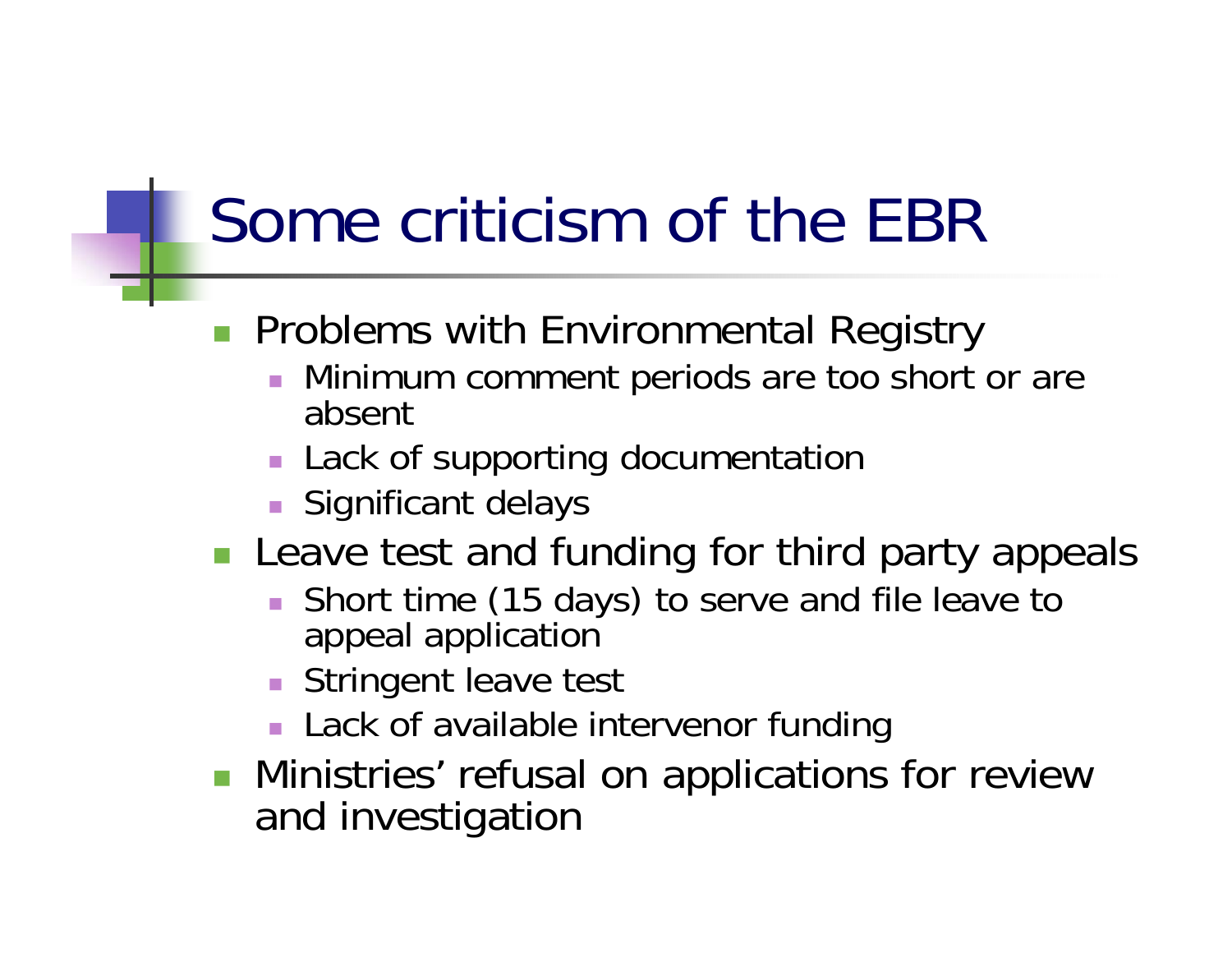# Proposed Federal Environmental Bill of Rights

- П October 2009, Bill C-469 (establishing the Canadian Environmental Bill of Rights ("CEBR") was given First Reading by the House of Commons
- $\blacksquare$  June 2010, the CEBR was referred to the Standing Committee on Environment and Sustainable Development, and the Committee held public meetings on the CEBR in late 2010.
- $\blacksquare$  In comparison to Ontario's EBR:
	- $\mathbb{R}^2$ Ontario's legislation contains more prescriptive detail than the CEBR in relation to public participation in than the CEBR in relation to public participation<br>governmental decision-making (i.e. creation of EBR<br>Registry; instrument classification system; specific notice/comment requirements; third-party appeal mechanism, etc.).
	- the CEBR creates substantive environmental rights, entrenches the public trust doctrine, and makes it easier for citizens to go to the courts for redress in environmental matters.
- П It remains to be seen whether the CEBR will be enacted and proclaimed into force by the current Parliament.

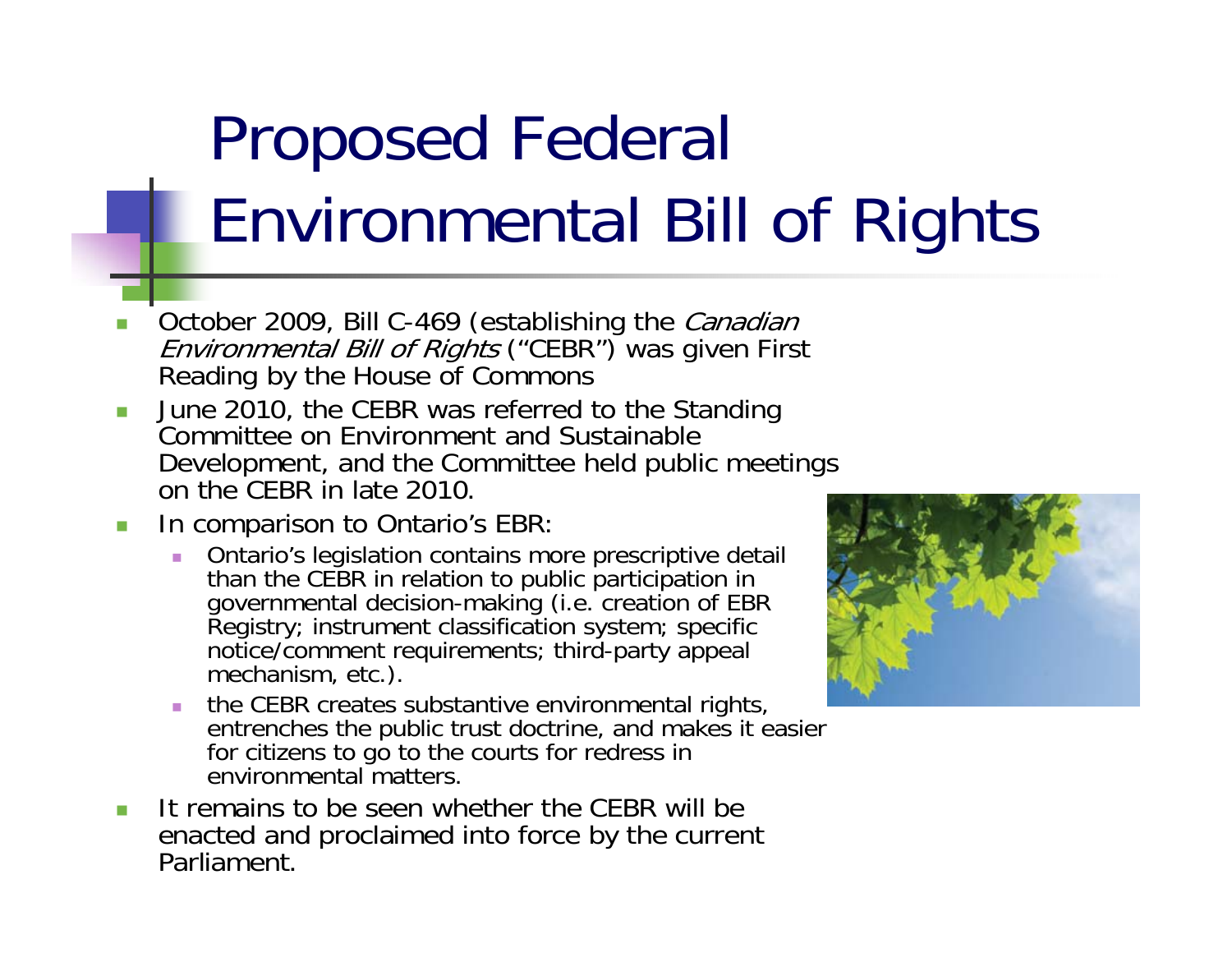# "Community Right to Know By-Law"



- П On Dec 1, 2008 Toronto City Council adopted an Environmental Reporting, Disclosure and Innovation program which<br>includes a bylaw (the 'right to know<br>bylaw') requiring businesses to publicly report their use and release of 25 hazardous chemicals.
	- The bylaw came into effect on January 1, 2010 and reporting will be phased in over four years.
- $\overline{\phantom{a}}$  Right to know laws have been effective in reducing pollution
	- When companies are required to track and report toxics use, they often find ways to reduce chemical use.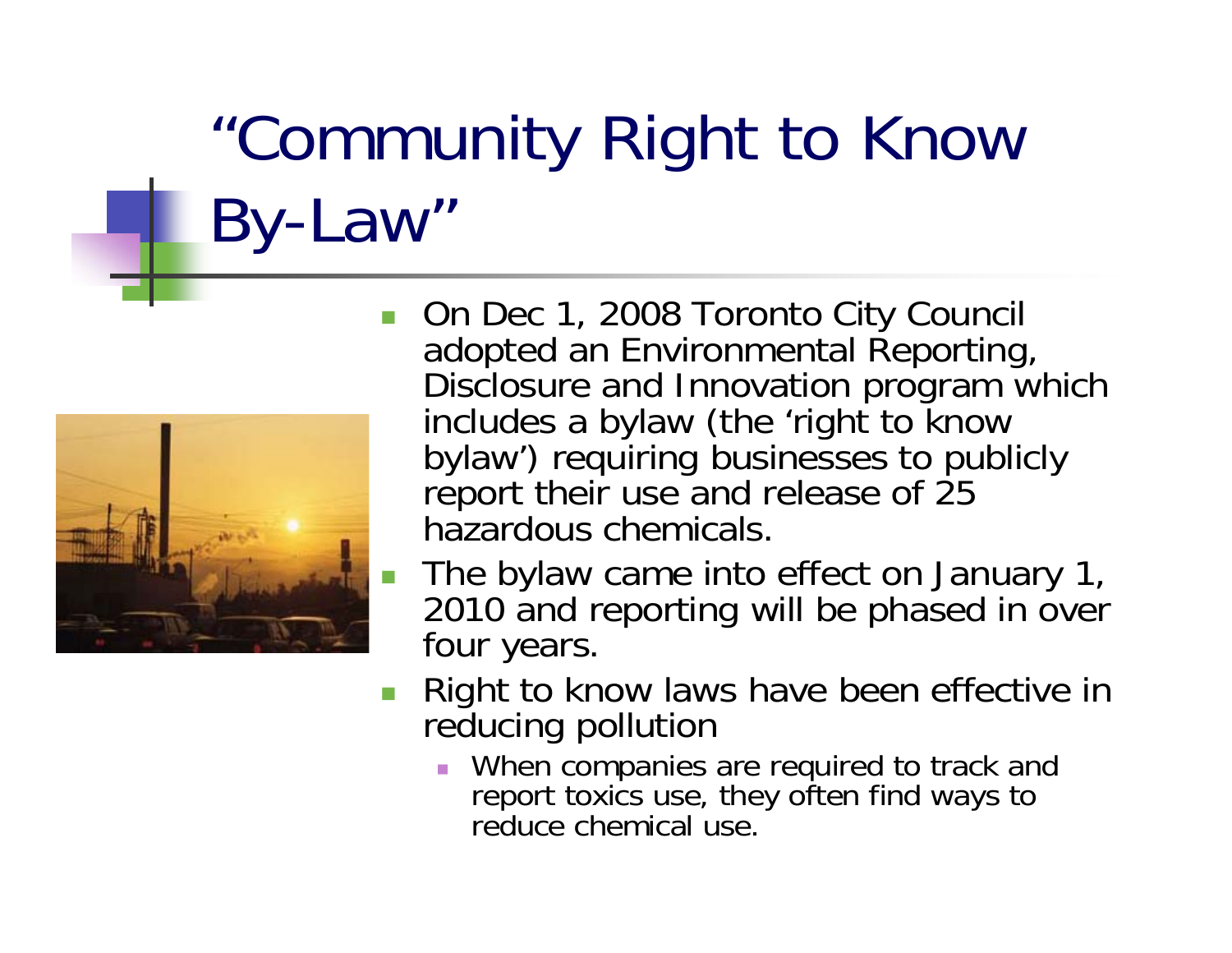# "Community Right to Know Bylaw" (cont.)



- The public will be able to access data collected. A searchable website will be available to the public by January 2012, and will allow the public to search by facility, chemical, area etc.
	- With this information, the public will be able to:
		- **Participate more fully in** environmental decisions in their community
		- **Support facilities and companies that** are making good environmental decisions.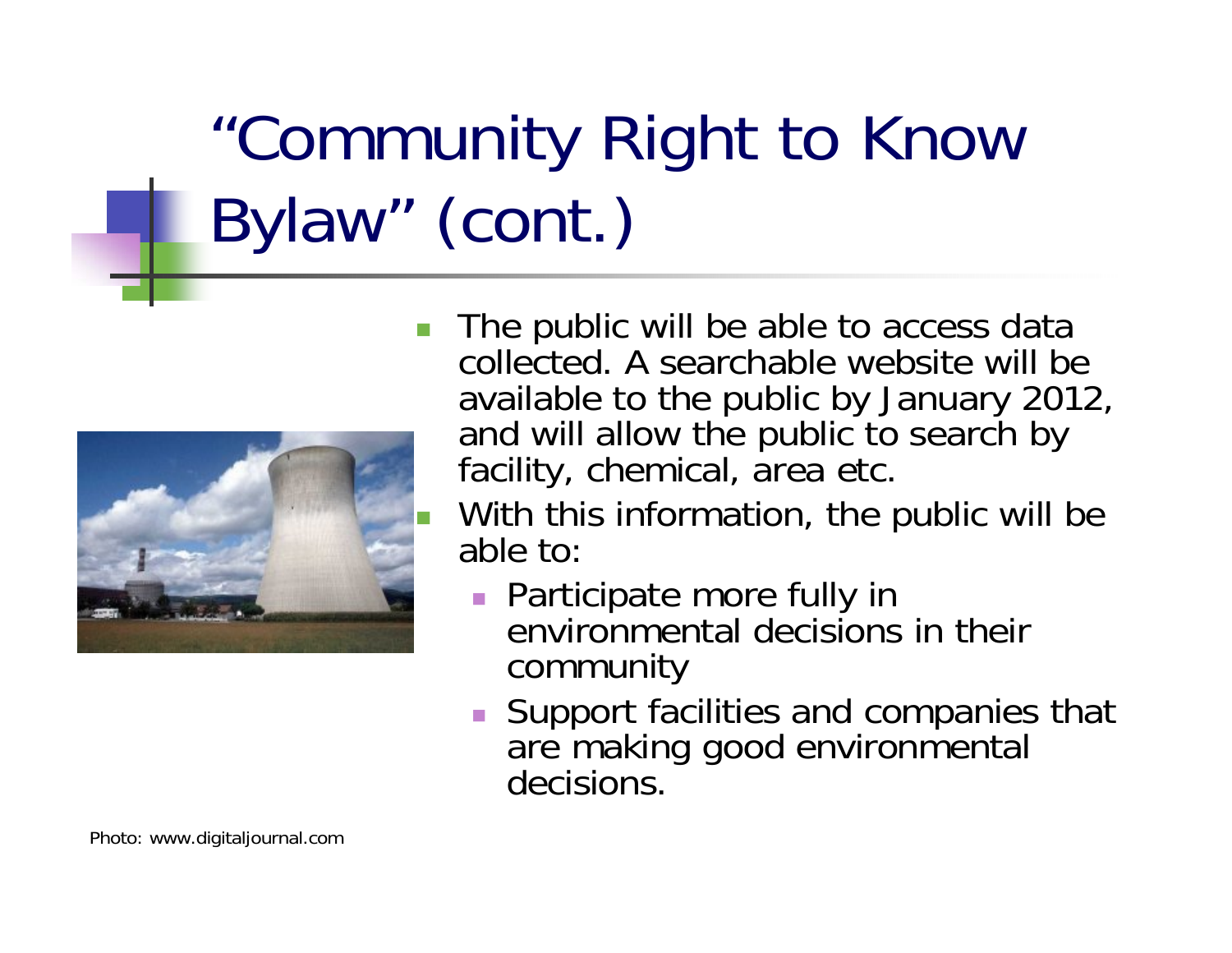## Strategic Lawsuits Against Public Participation (SLAPPs)

- $\overline{\phantom{a}}$  SLAPPs are lawsuits with little merit that are brought by private interests against citizens who have participated in government decisions
	- П They are often brought in relation to environmental decisions
- **IF In most cases, SLAPPs are not successful at trial.** However, since the threat of a lawsuit (and the legal fees and costs associated with it) will often dissuade citizens from participating in public processes, SLAPPs achieve their purposes of silencing the public without having to succeed in courts.
- CELA has argued that Ontario needs anti-SLAPP legislation to protect Ontarians from this threat.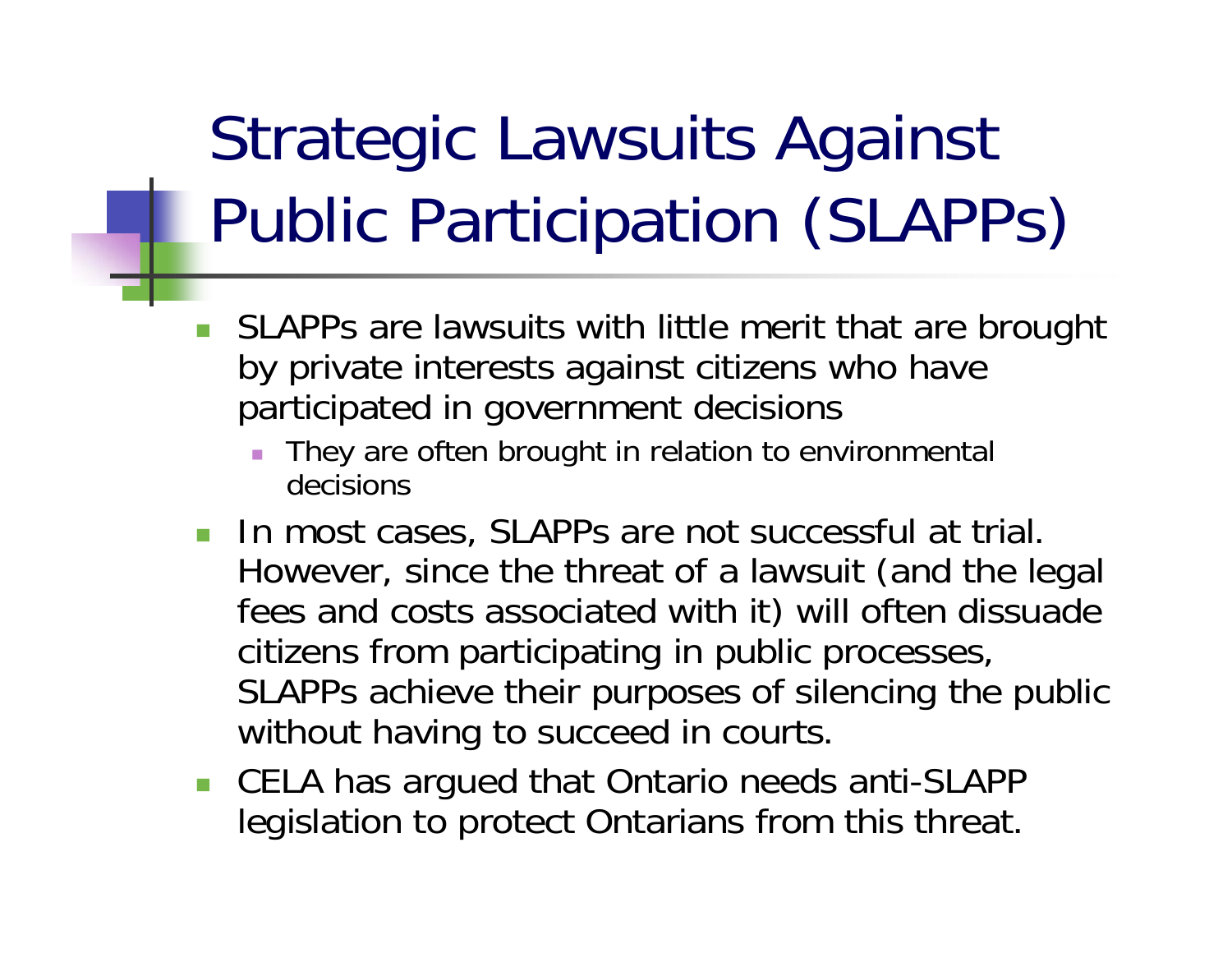### Ontario's Anti-SLAPP Advisory Panel

- $\mathbb{R}^n$  On October 28, 2010, the Anti-SLAPP Advisory Panel submitted a report to the AG Ontario
- $\mathcal{L}_{\mathcal{A}}$  Highlights of the report's recommendations:
	- Ontario should adopt "anti-SLAPP" legislation
	- The language of the legislation should emphasize the importance of (a) protecting expression on matters of public interest from undue interference, and (b) promoting the freedom of the public to participate in matters of public interest through expression.
	- New legislation should broadly define a sphere of activity to be protected by a special procedure. The protected activity should include all communications on matters of public interest, and not be limited to communications directed to a public body.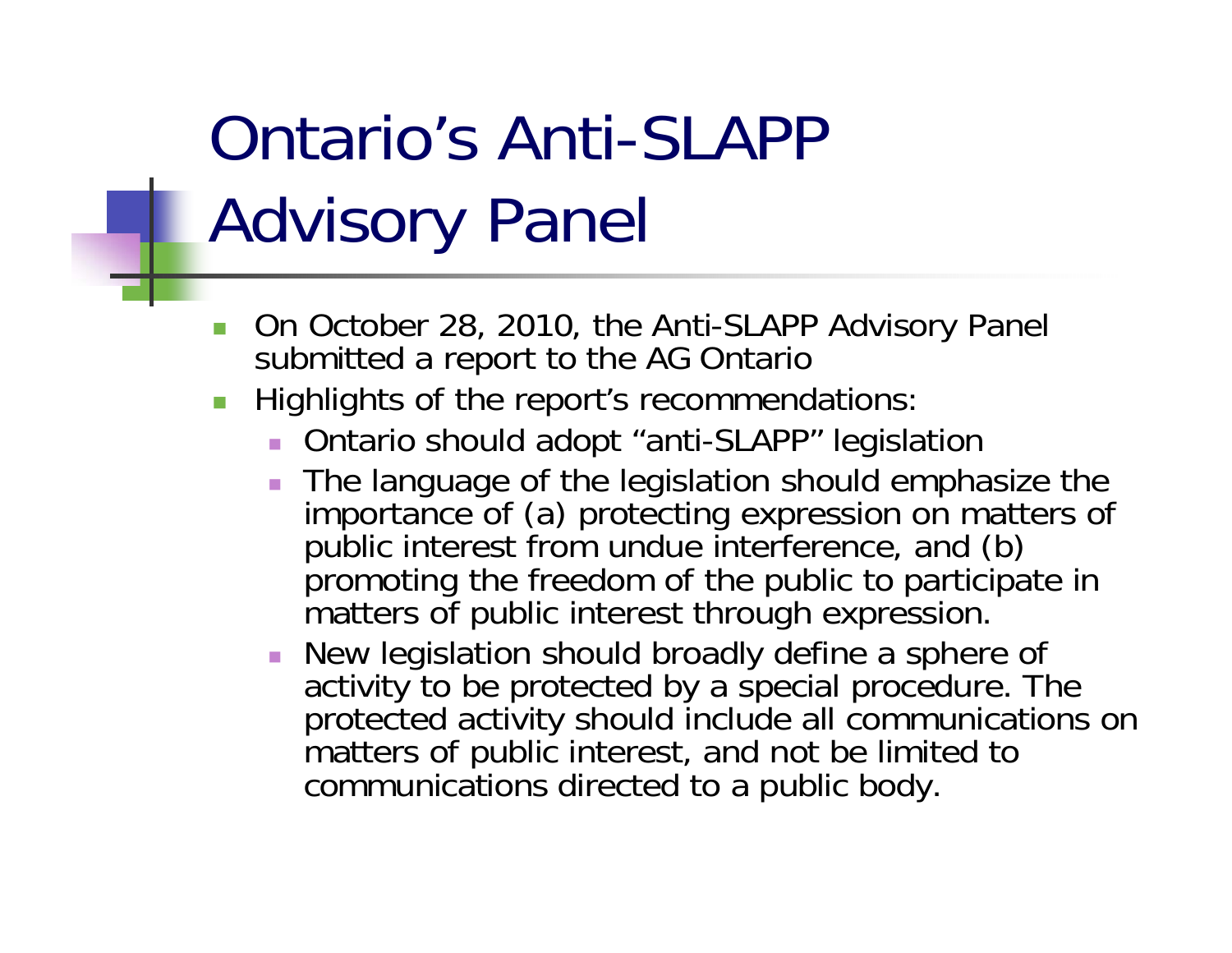## Ontario's Anti-SLAPP Advisory Panel

- П The test to determine if SLAPP:
	- a. Defendant has to show that the case involves the protected activity of public participation.
	- $\mathcal{L}_{\mathcal{A}}$  b. Burden then shifts to plaintiff to show that:
		- **i.** The case has substantial merit
		- **ii.** There are substantial grounds to believe that no valid defence exists, and
		- iii. The harm it has suffered outweighs the harm done to the public interest (especially in freedom of expression) by allowing the action to continue.
- $\mathcal{L}_{\mathcal{A}}$ Procedures should be in place to ensure that appeal is dealt with speedily
- $\Box$ If the case is dismissed, full indemnity costs should be awarded to the defendant. [44]
- $\overline{\phantom{a}}$  If the court finds bad faith or improper motive on the part of the plaintiff, the court should award damages to the defendant in such amount as is just.
- $\overline{\phantom{a}}$ While the motion is pending, related proceedings before public bodies involving the plaintiff should be suspended (subject to discretion of court)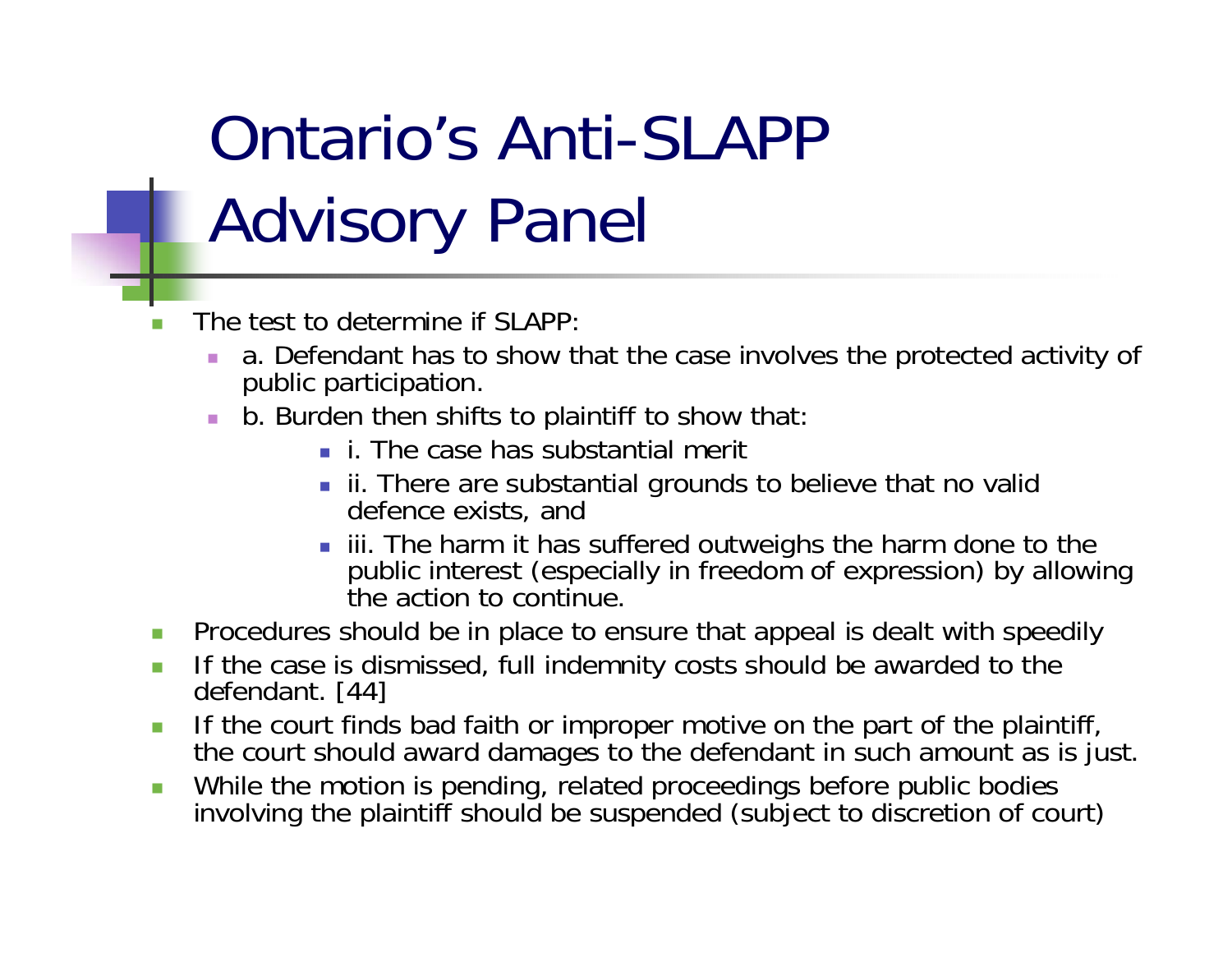### Conclusions

- $\blacksquare$  Public participation in government decision making is an important right that should be protected.
- **There are many laws which** provide the public with tools to become involved, including the EBR and the Right to Know Bylaw
- **Public participation in** government decision making can result in greater legitimacy and more effective and efficient environmental laws and policies.